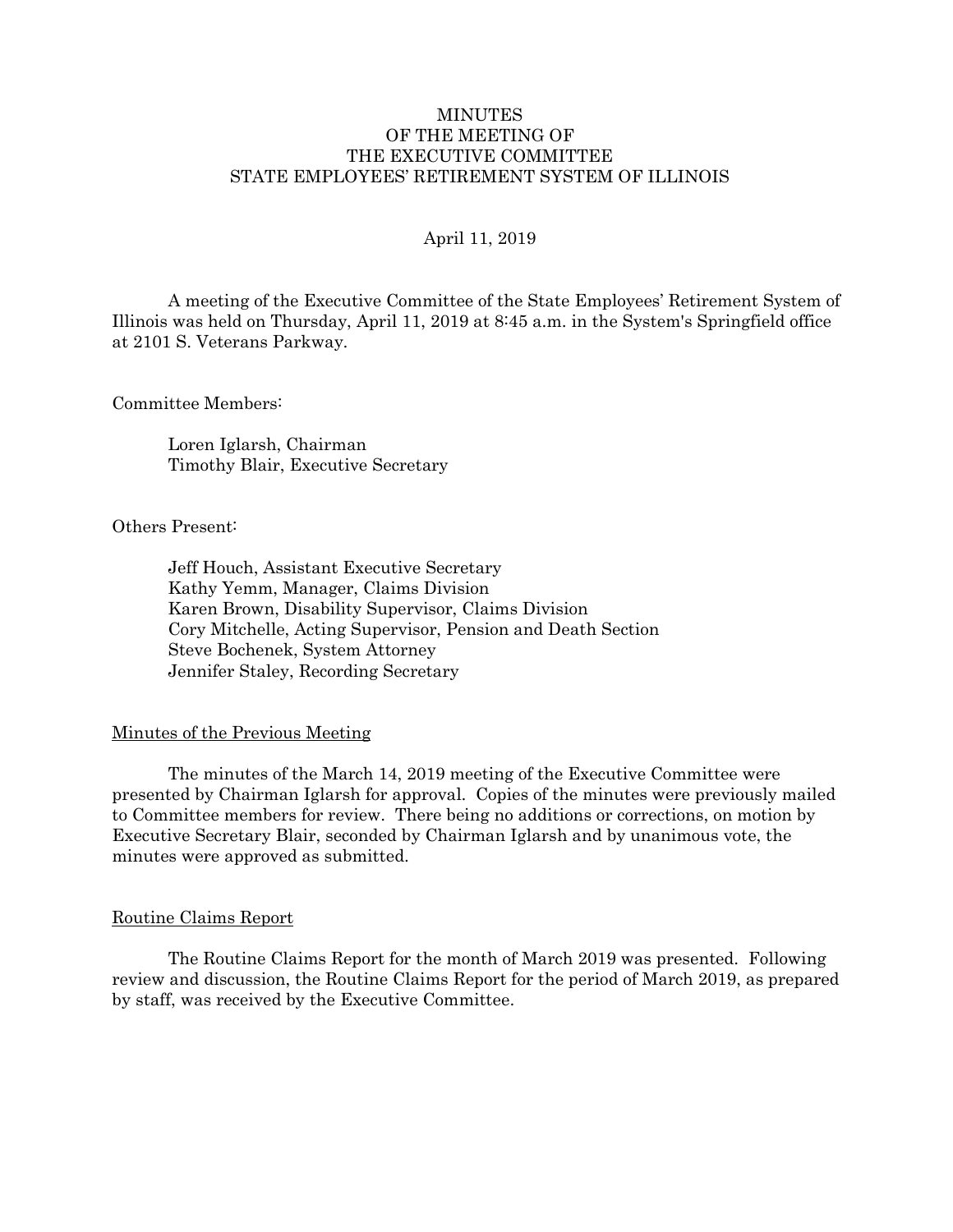## Old Business

## Christopher Fritsche – Occ-Dis – Gainful Employment Inquiry

Deferred until information from SERS' auditor/ethics officer is reviewed.

## New Business

### Eric Pasquino – Occ Dis – Requesting Waiver of 12 Month Filing Limitation

Eric Pasquino works as a sergeant for IDOC. He was injured on January 21, 2018 and February 1, 2018 and last worked February 1, 2018. He began a medical leave of absence on February 9, 2018 due to a work-related injury.

Mr. Pasquino has requested a written appeal to the Executive Committee to waive the 12 month filing limitation. He indicates that he was unaware of the occupational disability benefit offered by SERS. He was paid TTD for this time period.

The member's request was denied in accordance with Chapter 40 Pensions 5/14- 123(a).

After review and discussion, Chairman Iglarsh moved to approve Mr. Pasquino's request to waive the 12 month filing limitation, seconded by Executive Secretary Blair. All were in favor.

#### Richard Schwartz – Occ Dis – Requesting Waiver of 12 Month Filing Limitation

Richard Schwartz works as a Juvenile Justice Specialist for the Illinois Department of Corrections. His last day worked was July 31, 2010 and he began a service connected leave of absence on August 1, 2010 due to a work related injury. He returned to work September 16, 2010. He was paid TTD August 1, 2010 to September 15, 2010.

Richard Schwartz is appealing the one year filing limitation.

The member's request was denied in accordance with Chapter 40 Pensions 5/14-  $123(a)$ .

After review and discussion, Chairman Iglarsh moved to approve Mr. Schwartz's request to waive the 12 month filing limitation, seconded by Executive Secretary Blair. All were in favor.

#### Gesi Baker – Write-off – Requesting Reinstatement of SERS Member Account

Gesi Baker's account was written-off in a prior fiscal year. Since then, Ms. Baker has contacted us and requested a termination refund of the applicable SERS contributions.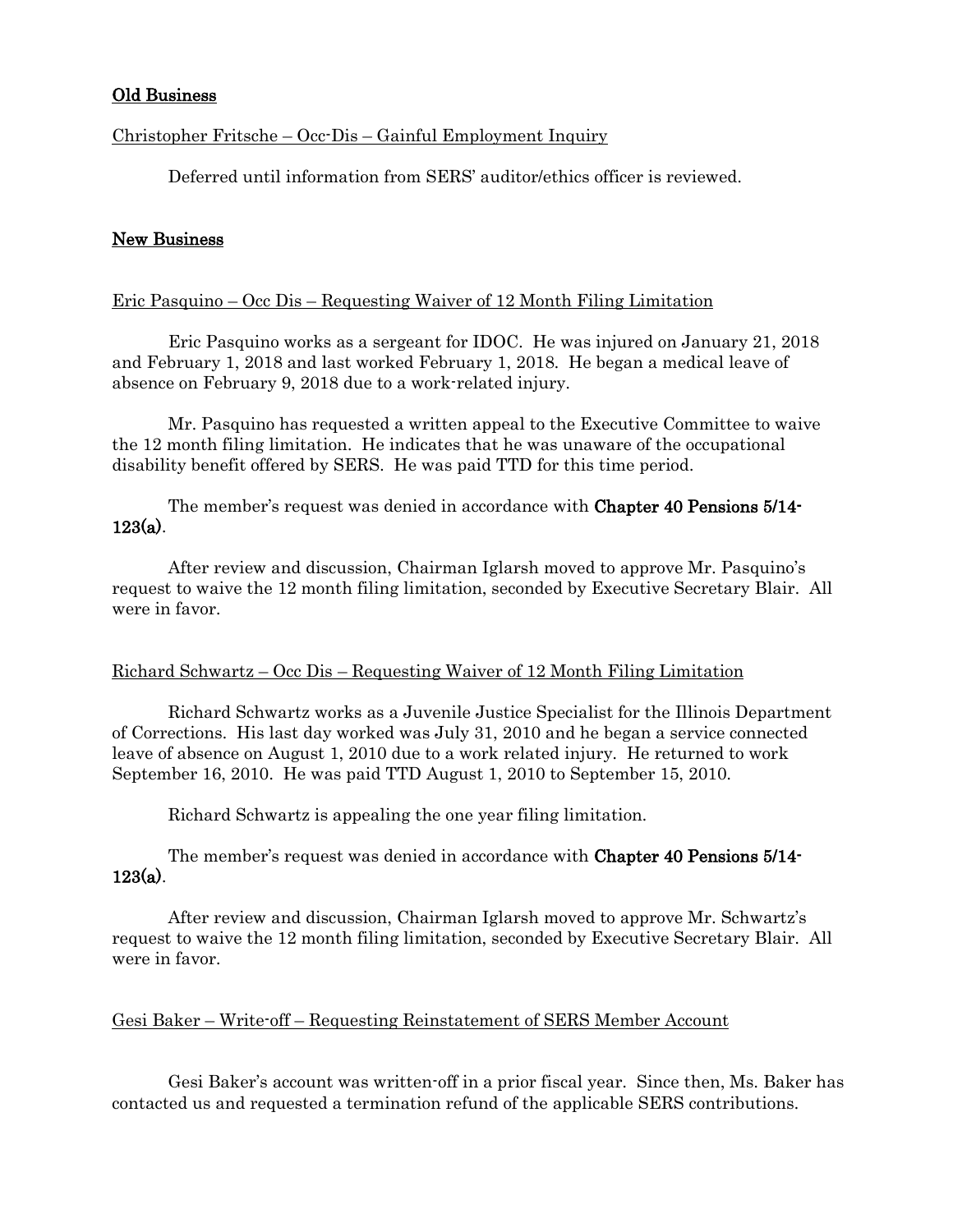After review and discussion, Executive Secretary Blair moved to reinstate the member's account that was written-off so that the resignation refund can be processed. The motion was seconded by Chairman Iglarsh. All were in favor.

#### Overpayment – Requesting Lower Repayment Amount

Lloyd Hinton was approved for a nonoccupational benefit from SERS effective May 24, 2017. Mr. Hinton was approved for a retroactive Social Security disability benefit effective October 1, 2016. The retroactive benefit created an overpayment to SERS totaling \$21,376.87 from May 24, 2017 through February 28, 2018.

SERS sent the member a notification letter on April 3, 2018 that explains the calculation of the overpayment and what was due.

As stated in the SERS Board Policy, the Overpayment Section is to deduct ½ the gross of any benefit being paid toward an overpayment owed to SERS. The overpayment due is in accordance with 5/14-125 ILCS of the Pension Code.

Mr. Hinton's monthly gross disability payment is \$2,201.61. No federal tax or other insurance/outside deductions are taken. When  $\frac{1}{2}$  of the gross is deducted in the amount of \$1,100.80, the net paid to Mr. Hinton is \$1,100.81. As noted in the SSA Award letter, he is also receiving \$2,366.00 in Social Security benefits.

Mr. Hinton's current overpayment balance is \$14,772.07 and he is requesting a payment of \$500 per month, which would result in repayment in 30 months.

After review and discussion, Chairman Iglarsh moved to approve Mr. Hinton's request to repay his overpayment in the amount of \$500.00 per month, seconded by Executive Secretary Blair. All were in favor.

### Anthony Anderson – Nonocc – Requesting Waiver of 90 Day Filing Limitation

Anthony Anderson works as a correctional food supervisor II for Juvenile Justice. He last physically worked on November 29 and began a medical leave of absence on December 9, 2018.

Mr. Anderson has requested a written appeal to the Executive Committee to waive the 90 day filing limitation. He was unaware of the benefit SERS had to offer.

The member's request was denied in accordance with Chapter 40 Pensions 5/14- 124(5).

After review and discussion, Chairman Iglarsh moved to approve Mr. Anderson's request to waive the 90 day filing limitation, seconded by Executive Secretary Blair. All were in favor.